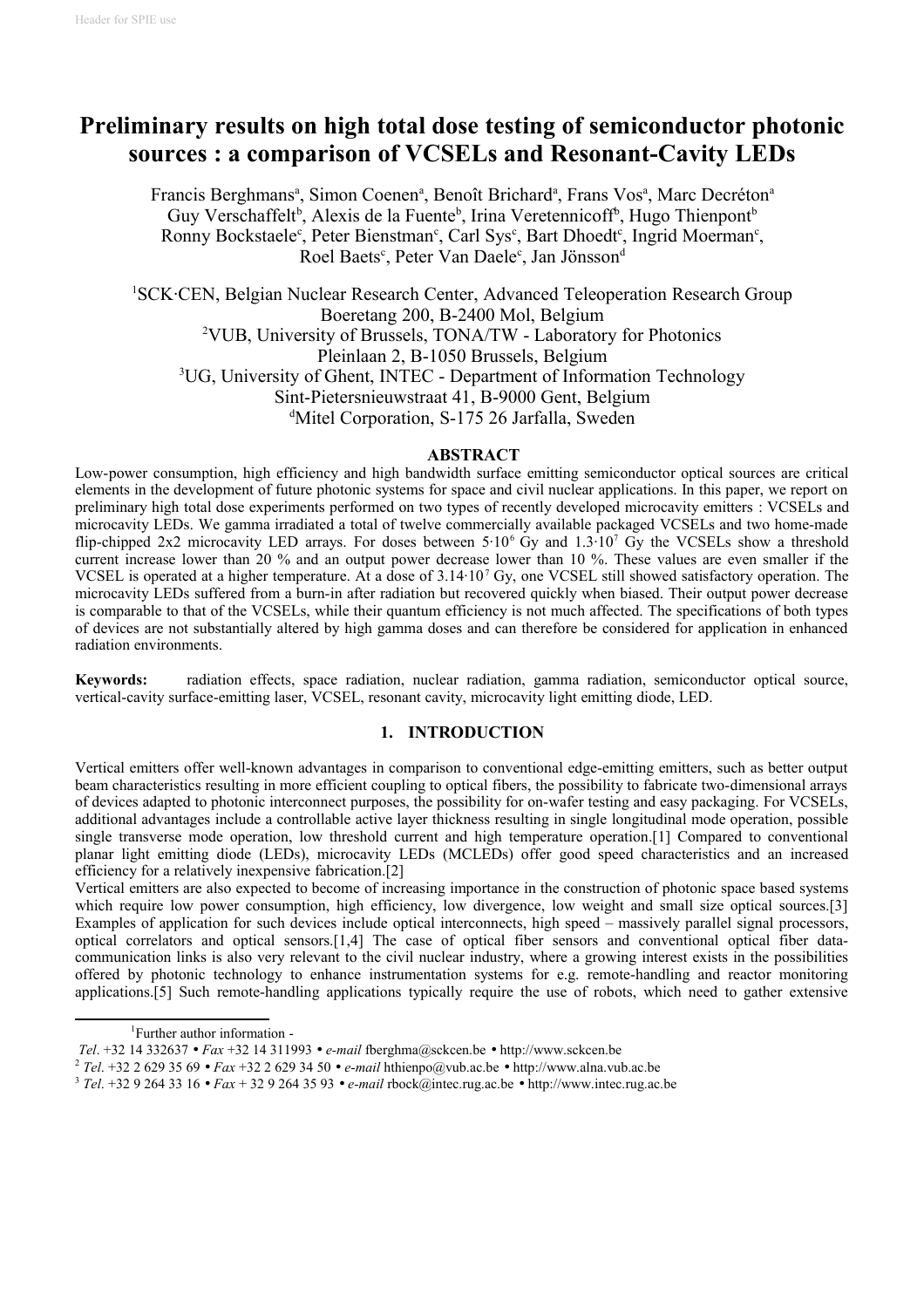information regarding their environment. An essential characteristic for these robots is their ability to sense distances and avoid collisions.[6] Recently, a vertical-cavity surface-emitting laser (VCSEL) based optical distance sensor was demonstrated which does not require the use of any photodetector.[7] This approach is extremely interesting for applications in radiation environments since photodetectors are known to show a considerable radiation sensitivity, whereas recent radiation experiments on VCSELs indicated their good radiation hardness.[8-13]

Morgan et al.[8] first reported on neutron irradiation of VCSELs. Their light output was less affected than light emitting diodes.[8] Taylor et al.[9] and Schöne et al.[10] also reported on the effects of 4.5 MeV proton radiation on 780 nm implanted VCSELs. Here, the effect of carrier removal and creation of nonradiative recombination were found to differ from edge-emitting laser diodes. No change in lasing threshold for single mode devices was detected, whereas for multimode VCSELs, the maximum threshold current shift was 15 %, when exposed to  $16.1 \cdot 10^4$  Gy of 4.5 MeV protons. At this dose, the peak output power decrease reached 3.2 % per  $10<sup>4</sup>$  Gy for the multimode devices. [10] Neutron irradiation of the VCSELs resulted in similar observations, where forward bias annealing again produced almost complete device recovery.[11] Gamma irradiation up to a total dose of 6.5·10<sup>4</sup> Gy resulted in almost no observable change in device characteristics.[11] VCSELs were also considered for application in high-energy physics systems.[12-14] A batch of 150 Sandia National Laboratories devices was exposed to neutron and proton fluences and were found to be more radiation hardened than GEC-LEDs and ABB-LEDs. The VCSELs which were pulsed at normal operating current during irradiation showed no degradation up to proton fluences of about  $10^{14}$  p·cm<sup>-2</sup>, whereas for those which were off during the irradiation, the threshold current increased. Complete annealing of this radiation damage was observed after driving the devices for a few days at normal operating current.[12] Lundquist et al.[13] compared commercially available Honeywell HFE4080-321<sup>®</sup> and Mitel 1A440<sup>®</sup> VCSELs under both neutron and gamma radiation. During the irradiation, the VCSELs were kept under constant bias above threshold. Up to 1 MeV neutron fluences of  $1.8 \cdot 10^{13}$  n·cm<sup>-2</sup> and  $2.25 \cdot 10^{13}$  n·cm<sup>-2</sup>, no change in threshold current could be observed. The output power decreased by 5 % to 10 % immediately after the start of the irradiation, followed by a slight increase in attenuation during the course of the irradiation. This attenuation seems independent of the bias current level and recovers to within 95 % of the pre-irradiation level. For the VCSELs exposed to gamma radiation, up to total doses of  $4.4 \cdot 10^3$  Gy and  $5.8 \cdot 10^3$  Gy, different attenuation characteristics were observed. The attenuation is proportional to the accumulated dose and remained lower than 5 %. Whether this is due to the window or lens on the device package is not clear from [13]. No threshold current shift was detected. There was no evidence for significant annealing after gamma irradiation.[13]

Generally speaking, the effects of various types of radiation on semiconductor optical sources are well-documented. These devices are more sensitive to particle radiation than gamma radiation.[15-19] In addition, space radiation consists mainly of charged particles.[20] Therefore, most reports focus on particle radiation, while gamma radiation experiments rarely exceed total doses of 10<sup>6</sup> Gy.[15] If such devices are intended to be used in civil nuclear infrastructures, such as the future International Thermonuclear Experimental Reactor (ITER), exposures to total doses in excess of 10<sup>7</sup> Gy can be expected. [21-22] Our paper therefore focuses on high total dose (up to  $3.10^7$  Gy  $\equiv 3.10^9$  Rad) gamma radiation testing of two types of vertical emitters, VCSELs and MCLEDs. With the VCSELs, we try to complement the information available in the references cited earlier by addressing a higher gamma dose range. For the MCLEDs however, little or no information is available regarding their radiation resistance. Our results have to be taken with specific care since all the measurements occurred off-line, i.e. they were performed while the devices were removed from the radiation field. During irradiation, the devices where unbiased. In addition, the VCSELs were packaged in TO-type casings, whereas the RCLEDs where flip-chip bonded to a glass substrate.

## **2. TARGET DEVICES AND EXPERIMENTAL CONDITIONS**

## **1. Vertical-cavity surface-emitting lasers**

A total of 12 VCSELs were irradiated, consisting of three batches of commercial-off-the shelf (COTS) multimode devices. The first batch consisted of five Honeywell HFE4080-321<sup>®</sup> VCSELs (850 nm), numbered A1 to A5. The P-I-V curves of these devices were measured before and after a particular irradiation dose. Each of these VCSELs received a different total dose (cf. section 2.3). After the post-irradiation measurement, the devices were no longer exposed to radiation and were allowed to rest to evidence possible recovery phenomena. The P-I-V curves of a second batch of five Honeywell HFE4080-321 VCSELs, numbered B1 to B5, were recorded between successive irradiation steps. After completion of a measurement, the VCSELs were inserted back into the radiation field. All the Honeywell VCSELs were packaged in a TO-46 type casing, with a flat window. A third batch consists of two TO-46 packaged Mitel (850 nm) devices labeled M1 and M2, which followed the same irradiation-measurement sequence as VCSELs B1 to B5. VCSEL M1 (type  $1A440^{\circ}$ ) had a flat window, whereas VCSEL M2 (type 1A444<sup>®</sup>) was a lensed device.

## **2. Resonant-cavity light emitting diodes**

Conventional planar LEDs suffer from a low extraction efficiency. Only a part of the emitted photons escapes the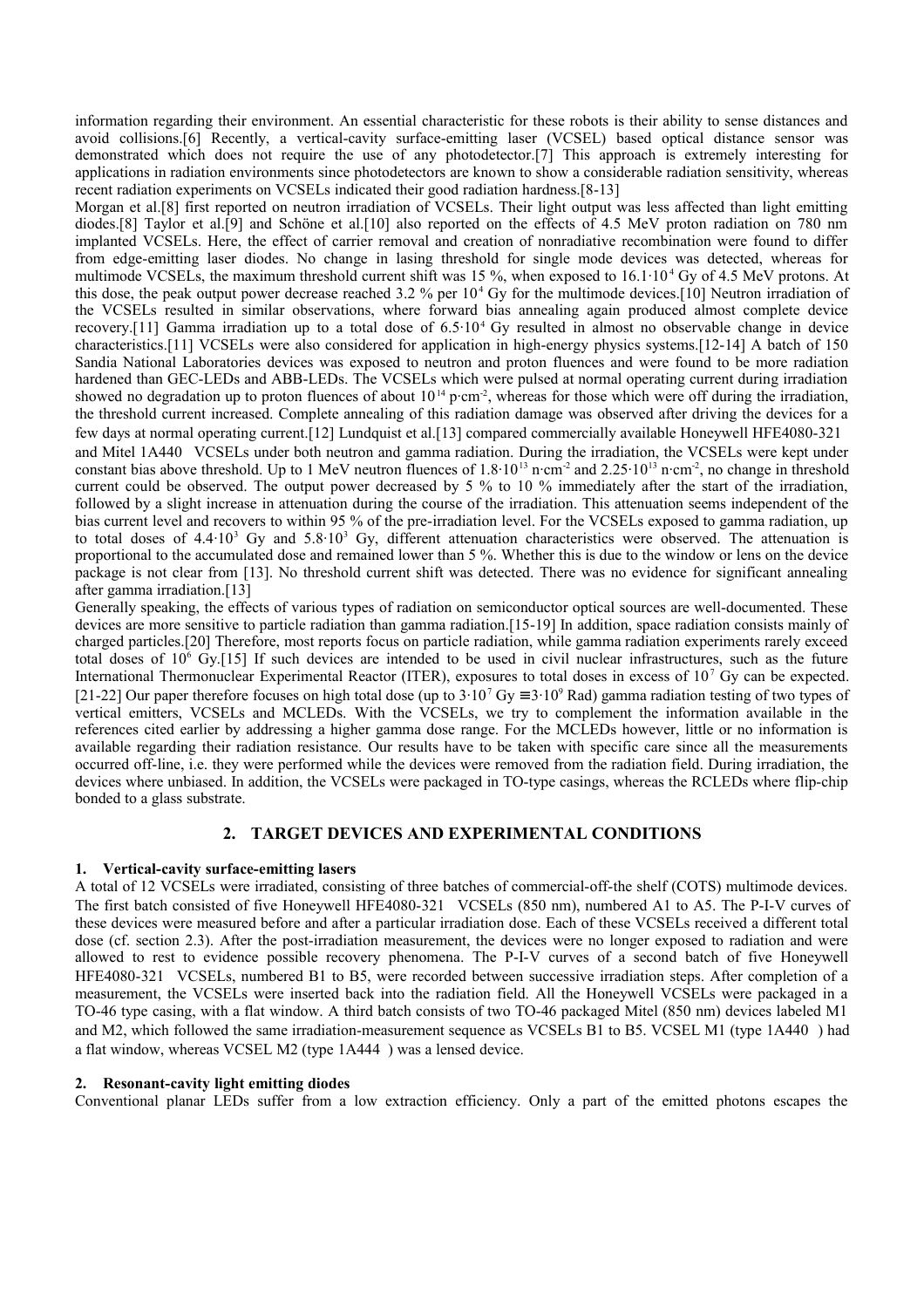semiconductor, due to the low angle of total internal reflection. As a result, the total efficiency of planar LEDs is under 2 %. In an MCLED, the active region in placed between 2 mirrors. These mirrors act as a Fabry-Perot cavity. Depending on the cavity length and the wavelength, constructive or destructive interference occurs, resulting in an increased or decreased field amplitude at the active region. The amplitude of the electric field at the active region determines the spontaneous emission rates. A well-designed cavity thus alters the emission pattern of the active layer, resulting in LEDs with decreased spectral width, increased extraction efficiency, increased modulation characteristics and/or decreased far field width.

The microcavity effect in semiconductor devices has been studied extensively. Schubert et al [23] demonstrated devices at 930 nm. These devices exhibited a narrower FWHM spectrum and showed modulation speeds up to 622 Mbit/s. Deppe et al. [24] demonstrated MCLEDs emitting at 940 nm with an increased 3dB modulation frequency. The microcavity effect was used by De Neve et al. [25] to enchance the extraction efficiency, resulting in record values of 22 % (although this value was partially obtained using the photon recycling principle). In this work, MCLEDs are used that are optimized for coupling to a numerical aperture of 0.5, for guided wave interconnect applications.[26]







Fig. 2 : MCLED array flip-chip mounted on a glass substrate



Fig. 3 : Measured P-I-V curves of unirradiated MCLEDs with different diameters : 85 µm, 40 µm and 30 µm.

The structure of a substrate emitting MCLED is shown in figure 1. It consists of a metal mirror, also serving as p-contact, an AlGaAs spacer with 3 InGaAs quantum wells (with intrinsic spontaneous emission spectrum peaked at 980 nm), and a GaAs/AlAs Distributed Bragg Reflector (DBR). The LEDs are flip-chip mounted onto a glass substrate using a microbump technology (cf. fig. 3). Our devices under test consisted of two of such MCLED arrays, labeled R1 and R2. They experienced the same irradiation sequence as VCSELs B1 to B5 (cf. section 2.3).

The measured P-I-V characteristics before irradiation are shown in figure 3. The external quantum efficiency depends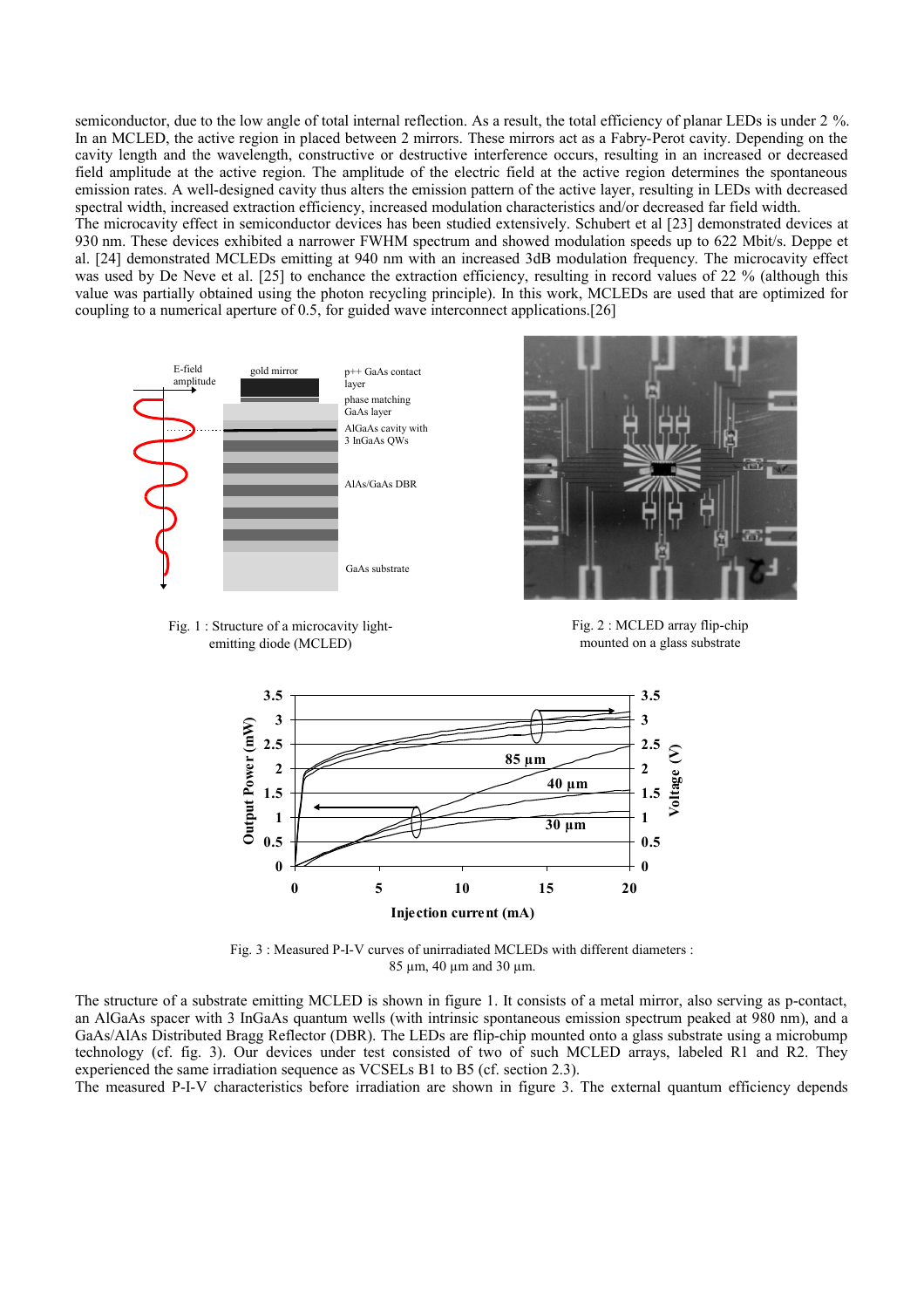strongly on the LED diameter. The smallest MCLEDs saturate fast due to thermal effects and carrier overflow. The maximal quantum efficiency is 12% (for 85  $\mu$ m devices). The smallest MCLEDs show the largest voltage drop.

#### **3. Radiation conditions and post-irradiation measurements**

All the targets were irradiated using a  $^{60}$ Co radiation source at SCK·CEN (Mol, Belgium), at a dose rate of 28.3 kGy·h<sup>-1</sup>.[27] Table 1 summarizes the accumulated total doses received by our devices in successive irradiation steps. VCSEL A5 received the largest total dose, about  $3.1 \cdot 10^7$  Gy.

The P-I-V curves of the Honeywell VCSELs (A1 to A5 and B1 to B5) were recorded using an automated and GPIB interfaced set-up. A large area photodetector (Newport 818-ST®), was placed in contact with the TO-46 casing window to collect a maximum amount of radiated power. During the measurements, the temperature of the devices was thermoelectrically controlled. Each P-I-V curve was recorded at 25 °C and 60 °C. This yielded measurements with a satisfactory reproducibility. Figure 4 shows 10 P-I measurements on a single VCSEL. All the curves coincide perfectly, resulting in standard deviations below 25 µW. The P-I characteristics of the MITEL devices and MCLEDs were recorded using a similar procedure, but at room temperature.

| Device name    | Dose 1<br>$(10^3 \text{ Gy})$ | Dose 2<br>$(10^3 \text{ Gy})$ | Dose 3<br>$(10^3 \text{ Gy})$ | Dose 4<br>$(10^3 \text{ Gy})$ | Dose 5<br>$(10^3 \text{ Gy})$ |
|----------------|-------------------------------|-------------------------------|-------------------------------|-------------------------------|-------------------------------|
| A1             | 161                           |                               |                               |                               |                               |
| A <sub>2</sub> | 5494                          |                               |                               |                               |                               |
| A <sub>3</sub> | 10331                         |                               |                               |                               |                               |
| A4             | 20000                         |                               |                               |                               |                               |
| A5             | 31411                         |                               |                               |                               |                               |
| B1 to B5       | 161                           | 690                           | 1276                          | 6216                          | 12337                         |
| M1 and M2      | 161                           | 690                           | 1276                          | 6216                          | 12337                         |
| $R1$ and $R2$  | 161                           | 690                           | 1276                          | 6216                          | 12337                         |

Tab. 1 : Accumulated total doses for the different devices, expressed in  $10<sup>3</sup>$  Gy.



Fig. 4 : Ten consecutive P-I curve measurements at 25 °C on a single Honeywell HFE4080-321<sup>®</sup> VCSEL and their standard deviation as a function of the injection current.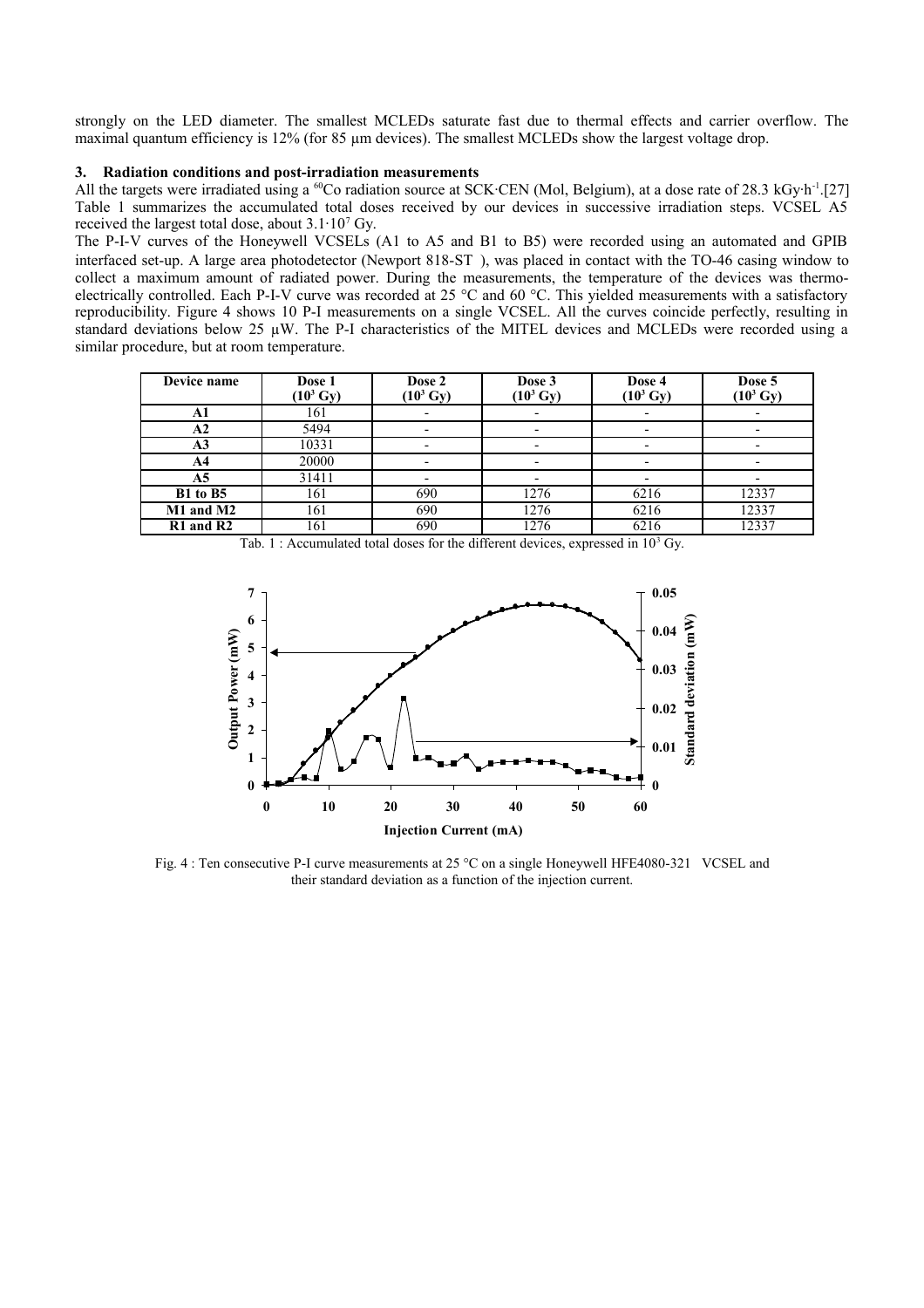#### **4. VCSEL RESULTS AND DISCUSSION**

Figure 5 shows the evolution of the P-I and V-I curves of VCSEL B1, which is representative for the behavior of all the B-VCSELs. Gamma irradiation obviously causes the peak output power to drop as a function of total dose. The threshold current starts to increase only at higher total doses. To our knowledge, this is the first indication of a clear threshold current increase in VCSELs due to gamma radiation. Driving the VCSELs in the 20 mA to 30 mA region would allow to avoid major influences of high total dose gamma radiation.



Fig. 5 : Evolution of the P-I curve of VCSEL B1 as a function of total dose at 25 °C.

Figures 6 and 7 summarize the peak output power decrease as a function of total dose at 25 °C and 60 °C, respectively, for VCSELs B1 to B5. Differences exist between the magnitude of the observed radiation effects (the pre-irradiation characteristics of the VCSELs were also slightly different). After the first dose step, the peak output power decreases by a few percent, in accordance with the results presented [13]. This decrease includes the contribution of the TO-46 casing window. At 25 °C and higher doses, our results indicate that the peak output power saturates or continues to decrease, be it at lower rates. At 60 °C, the output power of the VCSELs even recovers at the highest dose. There is not yet a clear explanation for the jump in the measurements at doses of  $0.69 \cdot 10^6$  Gy and  $1.2 \cdot 10^6$  Gy. A main conclusion is that the output power decrease remains limited to a few percent, with a tendency to slightly lower loss at higher temperatures.



The variation of the threshold current at the two temperatures is given in figures 8 and 9 for the B-VCSELs. A shift of the threshold current appears between doses of  $1.3 \cdot 10^6$  Gy and  $6.2 \cdot 10^6$  Gy. The lines in figures 8 and 9 are only there as a guide to the eye. Since no measurement was taken between these values, we can not determine at which dose exactly the threshold current of the Honeywell devices starts to change. The changes at 60 °C are lower by about 5 %, compared to the threshold current increase at 25 °C. For unknown reasons, VCSEL B2 even shows threshold current changes in excess of 100 %.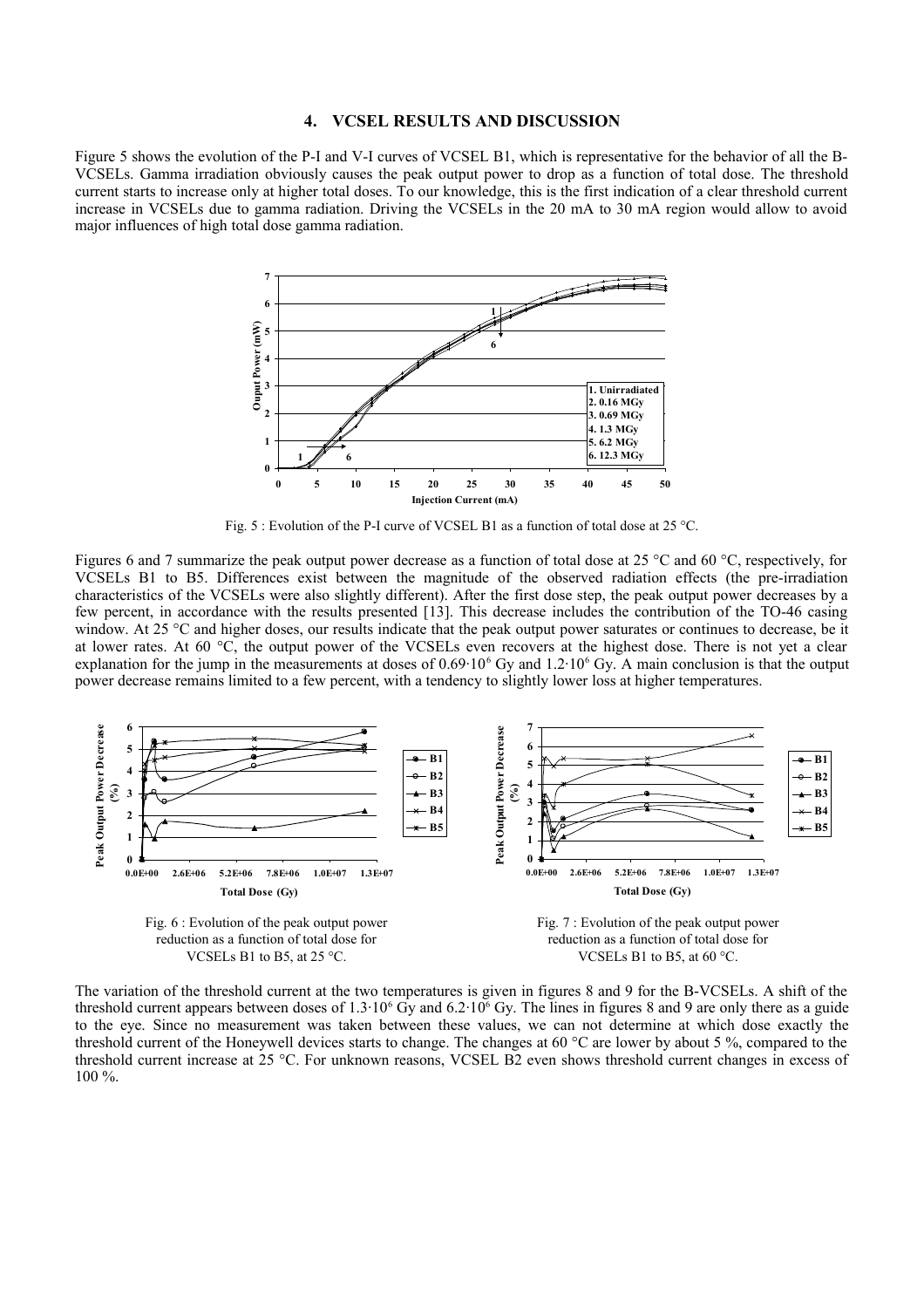

Results for the A-VCSELs are given in figure 10. These VCSELs were only irradiated once, with the intention to check their recovery behavior. No recovery could be observed however, even under forward bias annealing for several hours. At higher total doses, the magnitude of the radiation effects still increases, as compared to the B-VCSELs. Nevertheless, it is still possible to operate the VCSELs, even at high total doses, provided the current range is well-chosen. This is illustrated with figure 11 which depicts the P-I-V curves of VCSEL A5  $(3.14 \cdot 10^7 \text{ Gy})$ .



Fig. 10 : Evolution of the (a) peak output power decrease and (b) threshold current increase as a function of total dose for VCSELs A1 to A5 at 25 °C and 60 °C.

The Mitel devices M1 and M2 also showed a degradation of their characteristics on the order of a few percents. Since the temperature of these VCSELs was not controlled, thermal effects together with long-term fluctuations of the set-up calibration might be responsible for the larger variations between successive measurements observed here. Again, we can conclude that there is no dramatic gamma radiation influence provided the operating current of the VCSELs is well-chosen.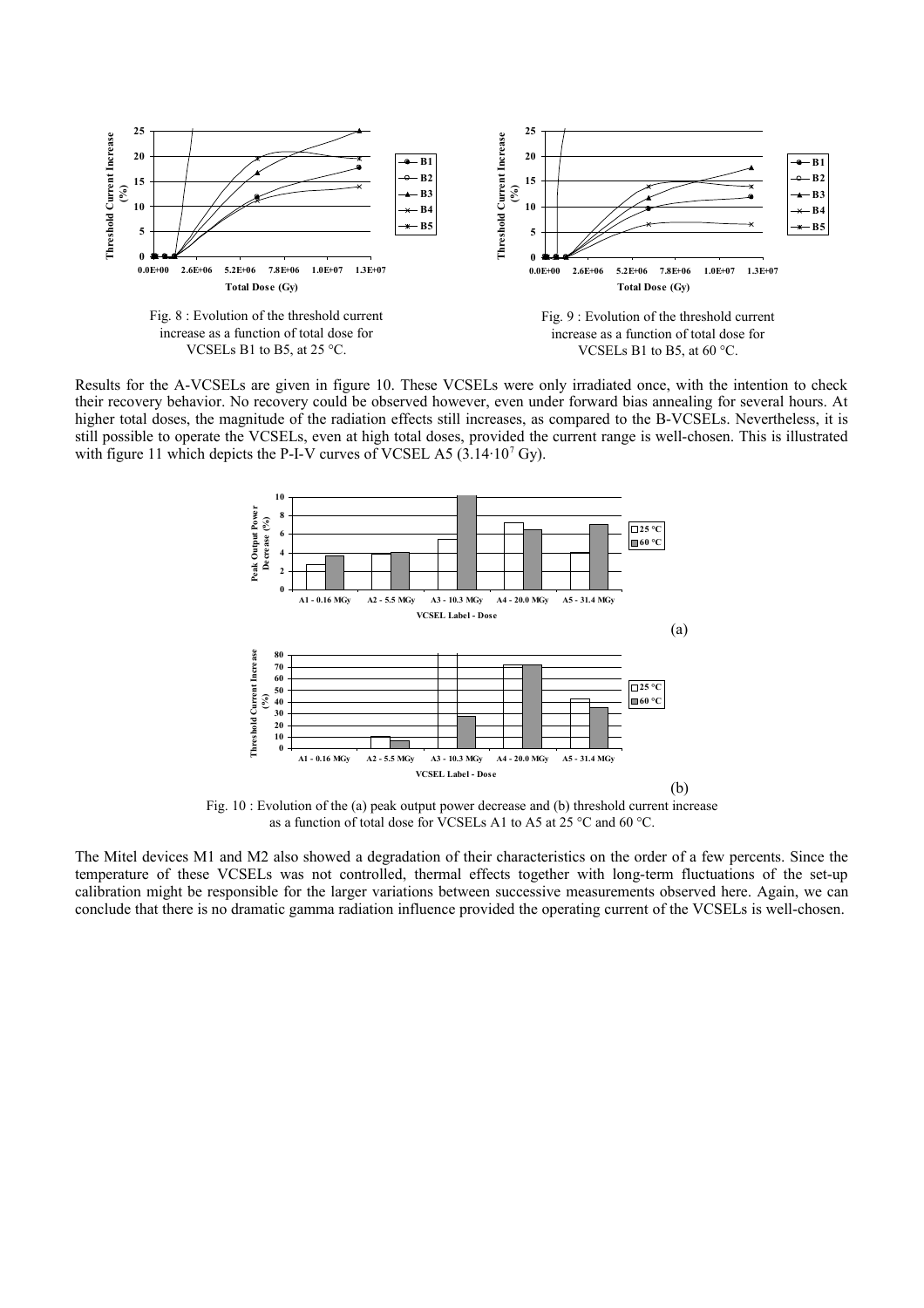

Fig. 11 : P-I-V curves of VCSEL A5 before and after  $3.14 \cdot 10^7$  Gy gamma irradiation.



Fig. 12 : Evolution of the output power decrease at 12 mA and threshold current increase as a function of total dose for VCSELs M1 and M2, measured at room temperature.

## **5. MCLED RESULTS AND DISCUSSION**

After an irradiation dose of  $6.2 \cdot 10^6$  Gy, the larger diameter MCLEDs showed a significant 'burn-in' period : the optical power increased as function of time and saturated at values proportional to the burn-in current. Figure 13 shows the measured output power as a function of time for 85  $\mu$ m devices, at 6.2 $\cdot$ 10<sup>6</sup> Gy and 1.2 $\cdot$ 10<sup>7</sup> Gy. Smaller devices have a much shorter burn-in time. This could be related to thermal effects : smaller devices exhibit higher temperature increase, and thus faster annealing. This behavior contrasts to the VCSELs, with which no recovery could be evidenced.



Fig. 13 : Output power of a 85  $\mu$ m MCLED as a function of time at 6.2·10<sup>6</sup> Gy and 1.2·10<sup>7</sup> Gy.

Figures 14 and 15 show the evolution of the MCLED output power and differential quantum efficiency of some MCLEDs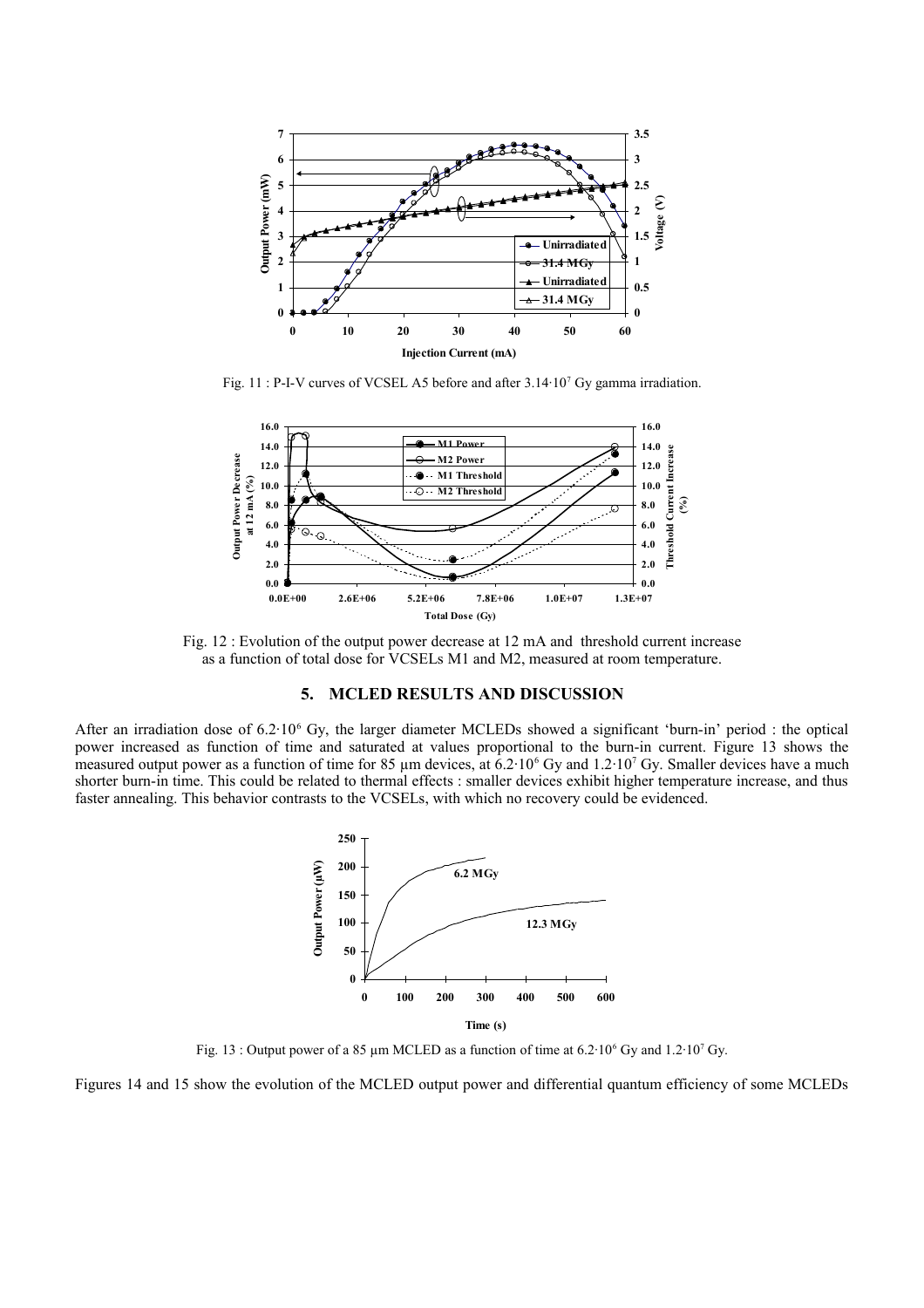as a function of total dose. These values were recorded after stabilization of the output power (cf. Fig. 13). There is a trend towards increased loss, up to 13 % for the largest devices. The lower loss value recorded at  $6.2 \cdot 10^6$  Gy is thought to be due to external influences. This assumption is supported by the coincidence with the lower loss at  $6.2 \cdot 10^6$  Gy for the Mitel VCSELs (cf. Fig. 12), which were measured in the same conditions. The differential quantum efficiency was found not to suffer dramatically from the radiation. The application of MCLEDs in high gamma total dose environments is therefore not compromised, provided that burn-in effects are taken into account. These could be eliminated by biasing the MCLEDs during the irradiation.



Fig. 14 : Evolution of the output power decrease at 2 mA as a function of total dose for 20  $\mu$ m, 40  $\mu$ m and 85  $\mu$ m MCLEDs.



Fig. 15 : Differential quantum efficiency of 20  $\mu$ m, 40  $\mu$ m and 85  $\mu$ m MCLEDs as a function of total dose.

## **6. CONCLUSION**

In this paper, we reported on the first high total dose experiments on commercially available vertical-cavity surfaceemitting lasers and home-made microcavity LEDs. Our experimental limitations (no on-line measurements, packaged VCSELs, irradiation temperature of 70 °C, no temperature control for Mitel VCSELs and MCLEDs) do not allow to give a detailed account of the physics behind the observed radiation effects. Nevertheless, our results indicate the satisfactory radiation hardness of both types of devices, up to a  $1.2 \cdot 10^7$  Gy total dose. The output power decrease is on the order of 10 %. MCLEDs show a burn-in period, whereas VCSELs did not show any recovery. VCSELs still operated with acceptable degradation after doses of 2.0 $10^7$  Gy and 3.14 $10^7$  Gy and can therefore be envisaged for application in very high gamma dose-rate environments, such as those encountered around future thermonuclear fusion reactors. Future work in this area will include the development of radiation hardened driving electronics for these devices and particle radiation testing of the MCLEDs.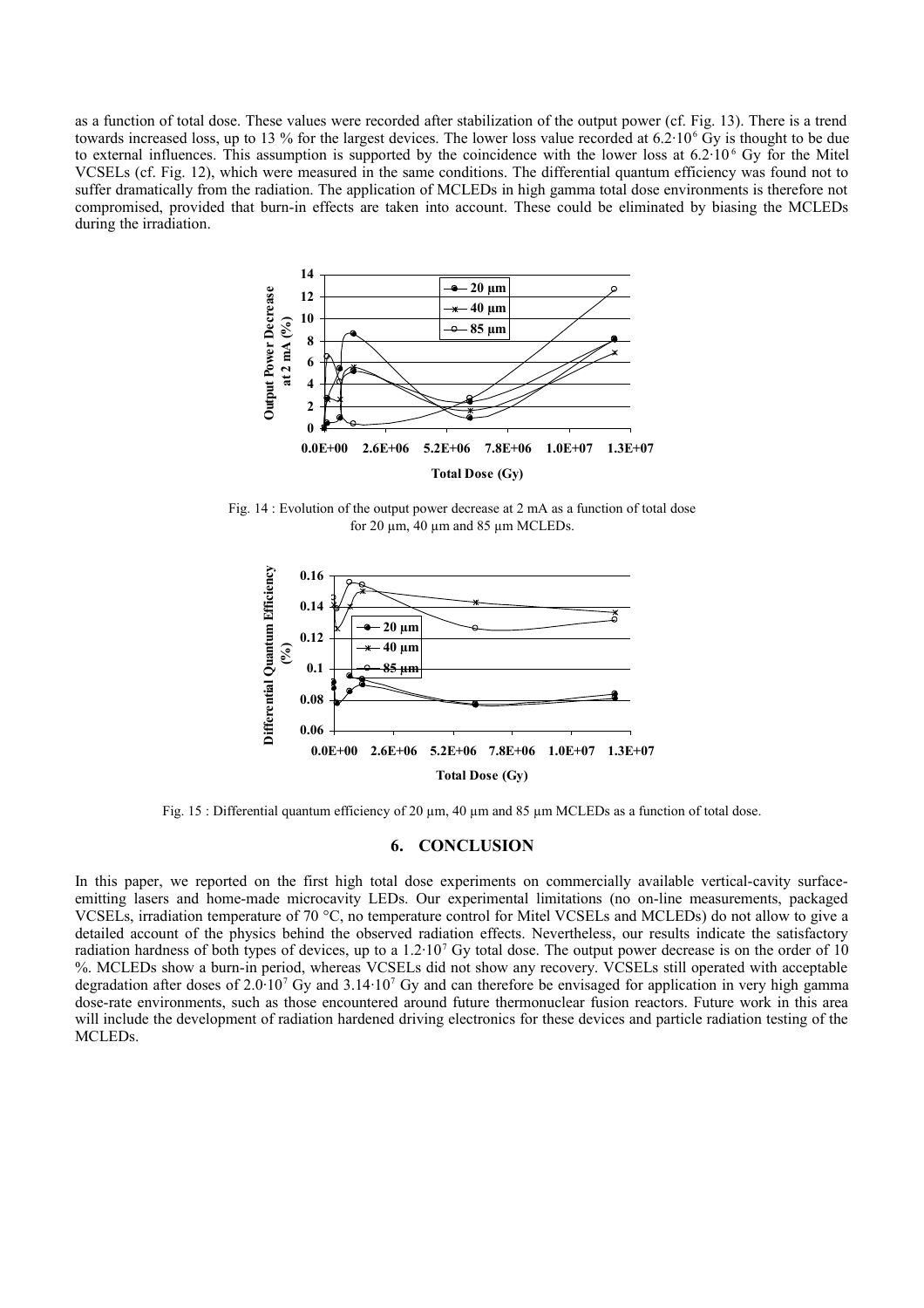#### **8. ACKNOWLEDGEMENTS**

The authors wish to acknowledge the support obtained from the IUAP-13 Inter-University Attraction Pole (Belgium). The work of Guy Verschaffelt and Peter Bienstman is funded by the FWO - Vlaanderen, Fund for Scientific Research - Flanders (Belgium). The authors are also grateful to the European Community SOCRATES program, which allowed Alexis de la Fuente to leave his home university, the UPC Universitat Politècnica de Catalunya (Barcelona, Spain). The VUB group acknowledges FWO-Vlaanderen, GOA Photonics in Computing II and the OZR research council of the University of Brussels.

## **9. REFERENCES**

- 1. J.P.G. Bristow, J.A. Lehman, R.A. Morgan and J. DeRuiter, "The advancement of photonic interconnects for spaceborne systems", Advancement of Photonics for Space*,* SPIE Critical Reviews of Optical Science and Technology, vol. CR66, pp.212-243, 1997.
- 2. R. Bockstaele, C. Sys, J. Blondelle, H. De Neve, F. Goussaert, B. Dhoedt, I. Moerman, P. Van Daele and R. Baets "Microcavity LEDs with an overall efficiency of 4 % into a numerical aperture of 0.5 " Proceedings of the LEOS Summer Topical Meetings 1997, Montreal, Canada, 9-14 August, pp. 69-70, 1997.
- 3. E.W. Taylor, "Advancement of radiation effects research in photonic technologies : application to space platforms and systems", Advancement of Photonics for Space*,* SPIE Critical Reviews of Optical Science and Technology, vol. CR66, pp.58-92, 1997.
- 4. T.M. Turpin, J.B. Hammond and K.R. Frampton, "Optoelectronic processing for space", SPIE Critical Reviews of Optical Science and Technology, vol. CR66, pp.247-262, 1997.
- 5. F. Berghmans, "Implementing photonic sensing in nuclear environments : from device-level case studies to dedicated system construction", PhD dissertation, Vrije Universiteit Brussel, Belgium, 1998.
- 6. M. Decréton, "Distance sensing in remote operation", Meas. J. Int. Meas. Conf. IMEKO, vol. 15, pp. 43-51, 1995.
- 7. R.P. Griffiths, C. Mignosi and I.H. White, "Cavity-resonant optical position sensor a new type of optical position sensor", CLEO '98 Conference on Lasers and Electro-Optics Technical Digest, 1998 OSA Technical Digest Series, vol. 6, p. 328, 1998.
- 8. R.A. Morgan, J. Bristow, M. Hibbs-Brenner, J. Nohava, S. Bounnak, T. Marta, J. Lehman, Y. Liu, "Vertical cavity surface emitting lasers for spaceborne photonic interconnects", SPIE Proceedings, vol. 2811, pp. 232-242, 1996.
- 9. E.W Taylor, A.H. Paxton, R.F. Carson, H. Schöne, J. Bristow, J. Lehman, M.H. Hibbs-Brenner, R.A. Morgan and T. Marta, "En vacuo responses of an AlGaAs vertical cavity surface emitting laser irradiated by a 4.5 MeV ion microbeam", RADECS '97 IEEE Proceeding*s*, in press, 1998. Accepted for publication in the IEEE Transactions on Nuclear Science.
- 10. H. Schöne, R.F. Carson, A.H. Paxton and E.W. Taylor, "AlGaAs vertical-cavity surface-emitting laser responses to 4.5- MeV proton irradiation*",* IEEE Photonics Technology Letters, vol. 9, pp. 1552-1554, 1997.
- 11. R.F. Carson, E.W. Taylor, A.H. Paxton, H. Schone, K.D. Choquette, H.Q. Hou, M.E. Warren and K.L. Lear, "Surface emitting laser technology and its application to the space radiation environment", Advancement of Photonics for Space*,* SPIE Critical Reviews of Optical Science and Technology, vol. CR66, pp.121-151,1997.
- 12.J. Beringer, K. Borer, R.K. Mommsen, E. Monnier, R.B. Nickerson, A.R. Weidberg, H.Q. Hou and K.L. Lear, "Radiation hardness and life time studies of LEDs and VCSELs for the optical readout of the ATLAS SCT", ATLAS Internal Note INDET-NO-183, September 16, 1997.
- 13.J. Lundquist, M. Pearce, M.-L. Andrieux, A. Patti, B. Dinkespiler and O. Martin, "Neutron and gamma irradiation studies of candidate components for LArg front-end optical links", ATLAS Internal Note LARG-NO-94, March 25, 1998.
- 14. M. Pearce and J. Söderqvist, "Surface emitters pass intial irradiation tests", Opto and Laser Europe, vol. 49, pp. 35-38, 1998.
- 15. H. Lischka, P. Clemens, H. Henschel, O. Köhn, W. Lennartz and H.U. Schmidt, "Radiation effects in optoelectronic devices", SPIE Proceedings, vol. 2425, pp. 43-52, 1994.
- 16.P.W. Marshall, C.J. Dale and K.A. LaBel, "Space radiation effects in high performance fiber optic data links for satellite data management", IEEE Transactions on Nuclear. Science, vol. 43, pp. 645-653, 1996.
- 17. D. Pentrack, K. Krishnan, D. Lahti and R. Greenwell, "Gamma irradiation testing of infrared LEDs", SPIE Proceedings, vol. 2811, pp. 87-94, 1996.
- 18. C.E. Barnes, D. Heflinger and R. Reel, "The effects of neutron irradiation on the properties of AlGaAs/GaAs laser diodes", SPIE Proceedings, vol. 1314, pp. 168-192, 1990.
- 19. H. Lischka, "Brightest diodes defy damage by ionisation", Opto & Laser Europe, vol. 20, pp. 23-26, 1995.
- 20. A. Holmes-Siedle and L. Adams, *Handbook of Radiation Effects*, Oxford University Press, Oxford, 1993.